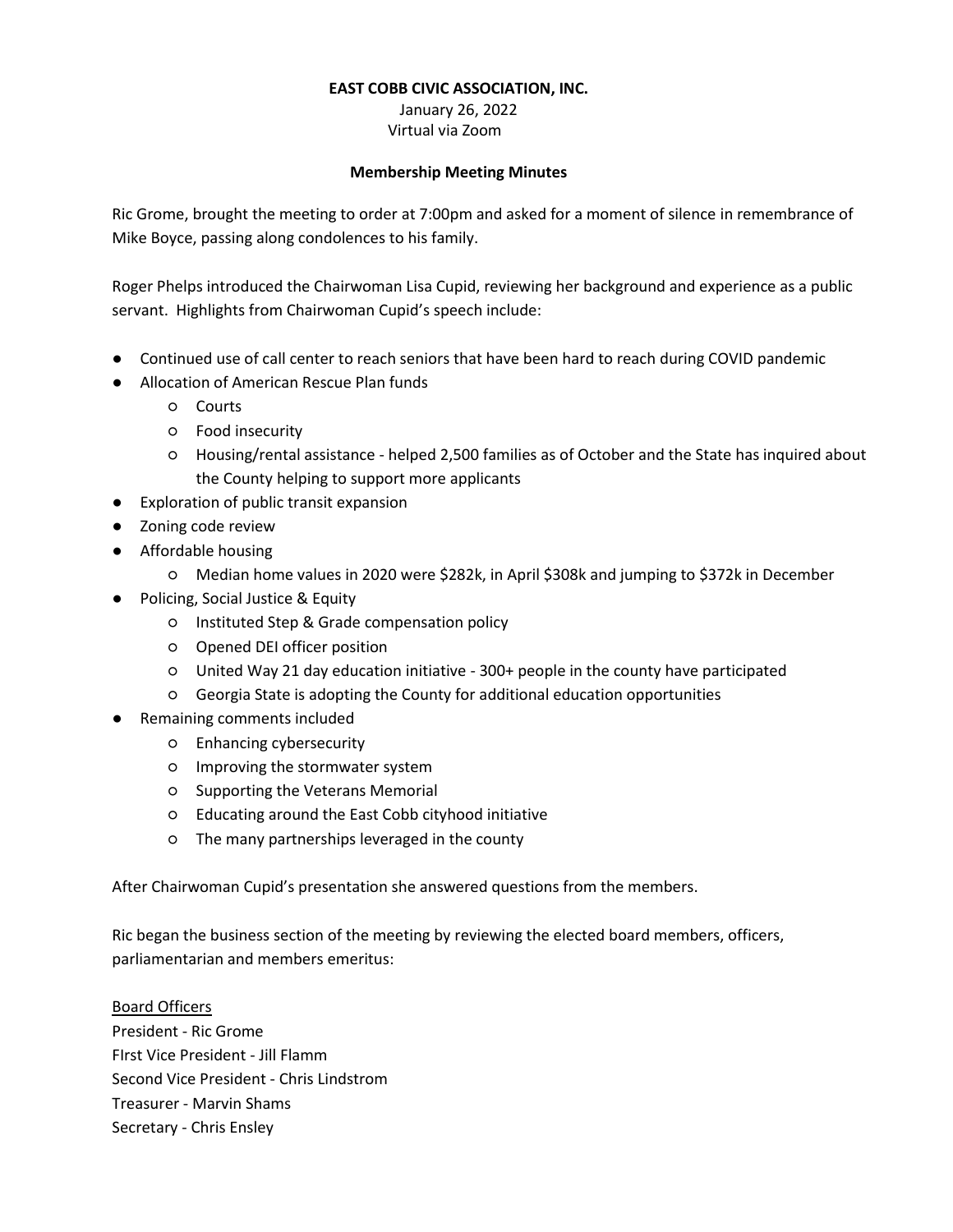Additional Board Members LInda Carver Helga Hong Kris Killough Kelly Ryan

**Parliamentarian** Roger Phelps

### Members Emeritus

Marvin Shams - 25+ yrs Helga Hong - 21+yrs Roger Phelps - 18+yrs Jill Flamm - 14yrs Linda Carver - 13yrs Kelly Ryan - 10+yrs

# **Minutes – Ric Grome**

December meeting minutes were approved.

#### **Treasurer's Report – Marvin Shams**

Marvin's audio connection was problematic and he was unable to provide a report.

#### **Community Committees – Ric Grome**

Unified Code Committee is not yet finalized but Commissioner Richardson has asked RIc to join once formed. The ECCA is represented by RIc and Chris Lindstrom on the 2040 Comprehensive Committee.

#### **Adopt-A-Mile – Helga Hong**

We had our last event at Woodlawn shopping center at 10am on January 15<sup>th</sup>, six people attended and seven bags of trash were collected.

#### **Meeting Speaker – Roger Phelps**

Melissa Alterio, Director of Emergency Communications - Cobb County 911 will be our February speaker.

### **Code Amendments – Jill Flamm**

The amendments were announced late and there were 65 pages in total. Jill reviewed the noise amendment stating the decibel rating was low, short-term rentals was also presented though the language was ambiguous and there were several onerous requirements. The next hearing is scheduled February 8th, we are not aware of when any changes will be made.

#### **Zonings, Variances and OBIs – Chris Lindstrom**

There are not any zoning recommendations for February or March. There are no new variances published for March. ECCA does not have any new OB recommendations for March.